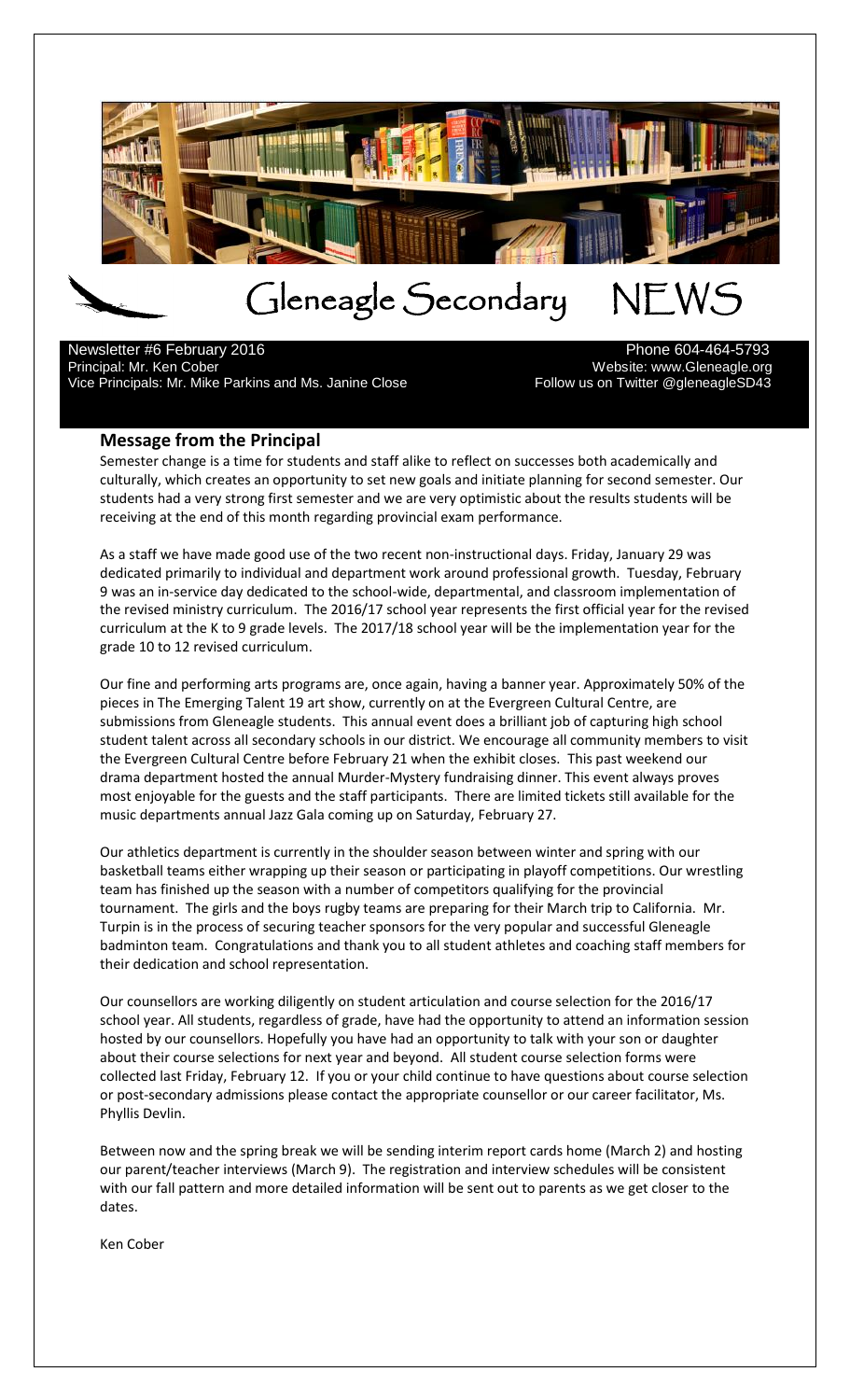



Mixed-media piece by I Jun Kim Thanking of The State of the Harvest Dance' is an oil painting by Olivia Zheng

The 'Emerging Talent' student art show runs until February 21<sup>st</sup>. Both pieces above are among the Gleneagle student artwork displayed in the Evergreen Gallery.

### **Ceramics 12**

When you visit Gleneagle during the month of February, the "Personal Totem" ceramic sculptures you see both in the main office and in the library are the work of first semester Ceramics 12 students. Some totems are conceptual pieces, visually developing a communication around a theme, such as personal life events or environmental issues. Some totems are Grad Exit Interview pieces, constructed of stacked visual metaphors representing the students' growth at each grade level. Each has a short statement explaining the idea(s) behind the totem. We hope you get the opportunity to see and enjoy the works!



#### **Important Dates to Remember**

March 2, 2016 **Interim Report Cards** March 14 – 28, 2016 Spring Vacation

February 19, 2016 **District Non-Instructional Day – No classes in session** February 26, 2016 **Grade 9 Immunizations** March 9, 2016 **Parent/Student Teacher Interviews** March 9, 2016 **Spring Music Concert 7:00 pm** March 11, 2016 Last Day of Classes before Spring Vacation March 29, 2016 School re-opens after Spring Vacation

Parent Teacher Interviews will be Wednesday, March 9, 2016 from 4:00 pm – 7:00 pm. Signup and registration to book online for parent teacher interviews will begin on Thursday, March 3, 2016 and close at 9:00 am Wednesday, March 9, 2016. Please go t[o www.gleneagle.org](http://www.gleneagle.org/) and click on the Parent/Student Teacher Interview button. We recommend you register for this system with an email address other than Shaw. If you registered last year, there is no need to register again. Once registered, you should receive an activation email verifying your correct email address. Activate by clicking on the activation link and login with the email address and password you registered with and sign up for interviews. Note that interviews will be 10 minutes for each teacher.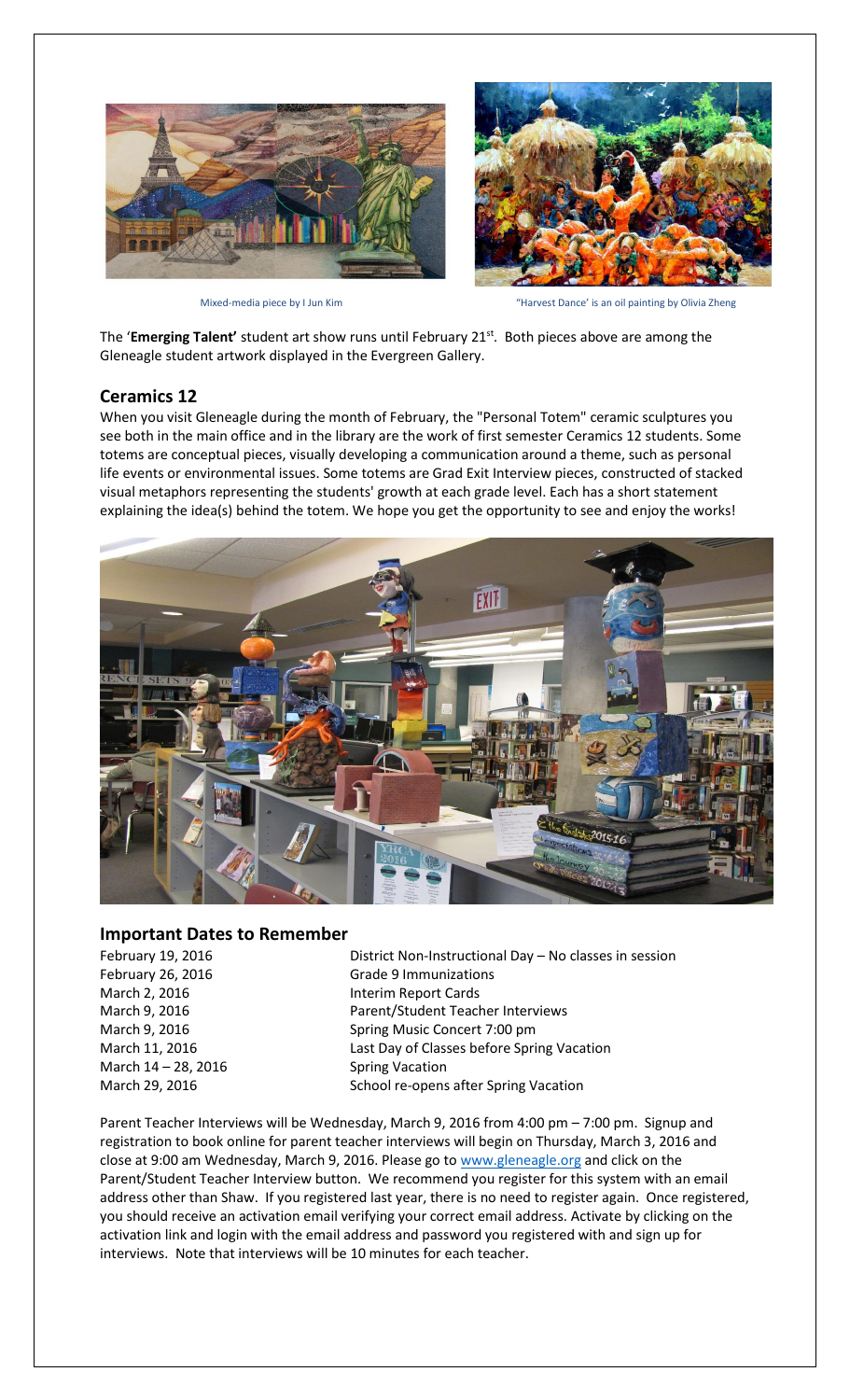On the weekend of January 22-24th, five Gleneagle students participated in the **Model United Nations Conference** at the Hyatt Regency Hotel in Vancouver, where 1300 students from Western Canada gathered to discuss and debate various international issues.

Gleneagle was very well represented at the conference by AJ Lahouaoula and Reza Zarebidaky , who both won first place in their respective committees, as well as Owen Guo, Jordan Flatman, and Jason Fan.

The conference was sponsored and chaperoned by Mr. Milliard and Mr. Poka, who were duly impressed with the boys' achievements and comportment.





## **Please Support Gleneagle Secondary's Rugby Team in their Tournament Trip to San Francisco!**

Gleneagle has approximately 25 rugby players going to a tournament in San Francisco, March 2016. Parent volunteers are hosting an adult pub night February 28<sup>th</sup>, 2016 to help raise funds for our athletes' trip. We will also be holding a raffle giveaway that evening sanctioned by the BC Lotteries Commission.

We are hoping you will assist the Gleneagle Rugby Team and their tournament by donating a gift card, prize(s) or service(s) to use for our raffle.

We would like to secure your support by February 26th, 2016. All donations will be acknowledged.

Once again, thank you for helping the Gleneagle Rugby Team build memories that will last a lifetime! If you have any questions about the rugby tournament, please feel free to email their coach Simon Quinto at squinto@sd43.bc.ca.